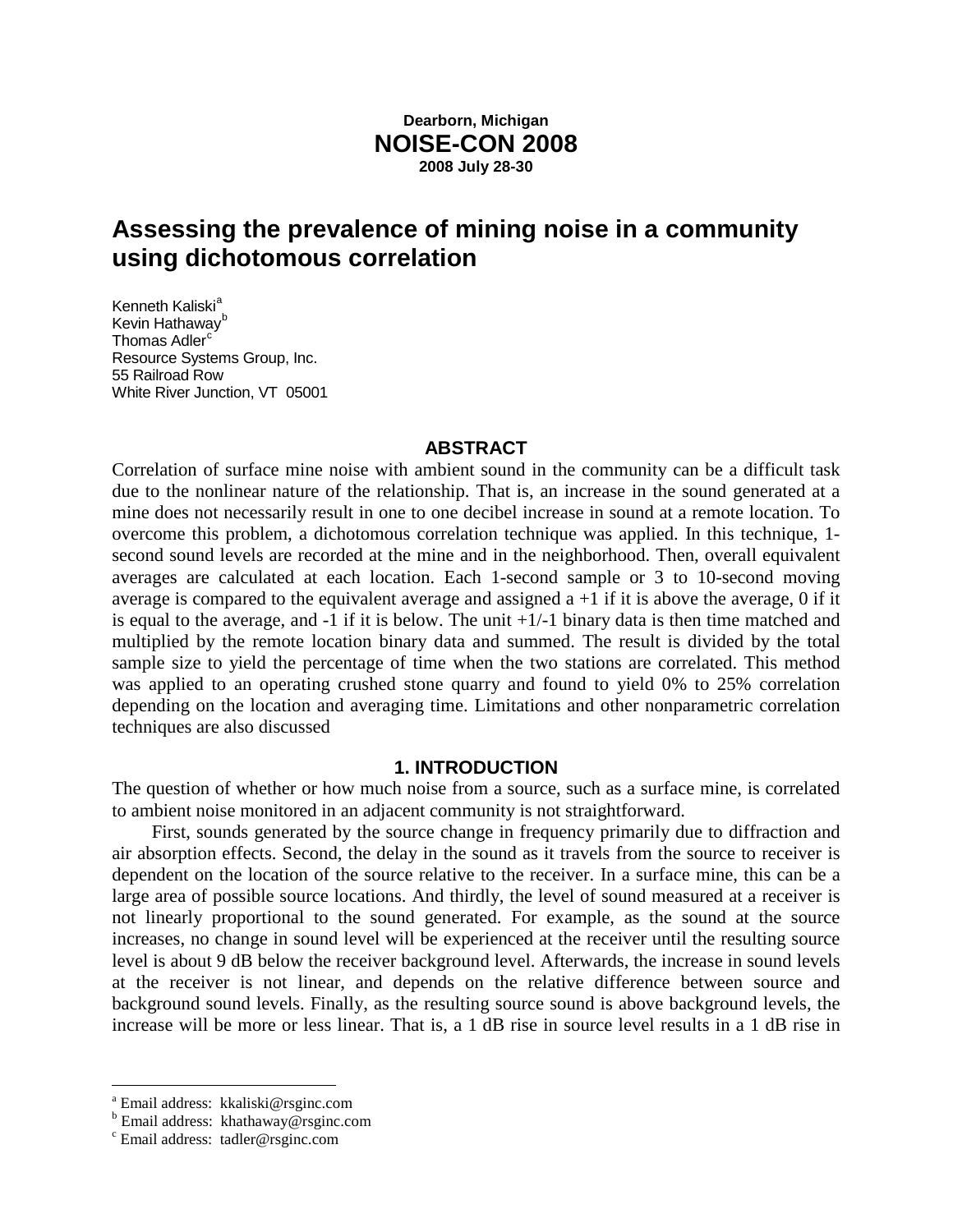receiver levels. Even so, background sound levels constantly change, making an assessment even more difficult.

To address these problems, a so-called dichotomous correlation technique was developed to estimate the proportion of time sound levels from the source influence sound levels in the community. The advantage of this technique is that it is simple to use and eliminates the pitfalls mentioned above.

# **2. METHODOLOGY**

## **A. Background**

Figure 1 shows a scatter plot of a time-lagged (1 second) correlation between one-second sound pressure levels at the rim of a large crushed stone quarry and sound pressure levels at its southern property line. The lack of any distinguishable trend indicates that increased sound pressure levels from quarry activity in most cases are not associated with higher sound pressures at the property line monitoring station. This figure is a visual aid only and does not answer the question about statistical correlation alone.



**Figure 1:** Plot of 1-second sound levels as measured at the Quarry Rim and at the Southern property line

While a simple regression could be used to "fit" a curve to this data, the results may not be meaningful due to the non-linear relationship between the level of the source noise and the level of the resulting ambient noise at a receiver. For example, say the quarry noise is 65 dBA and the boundary is registering 47 dBA. When the quarry noise drops to 60 dBA, the boundary monitor may stay at 47 dBA, since there are other sources of noise that control the dependent monitor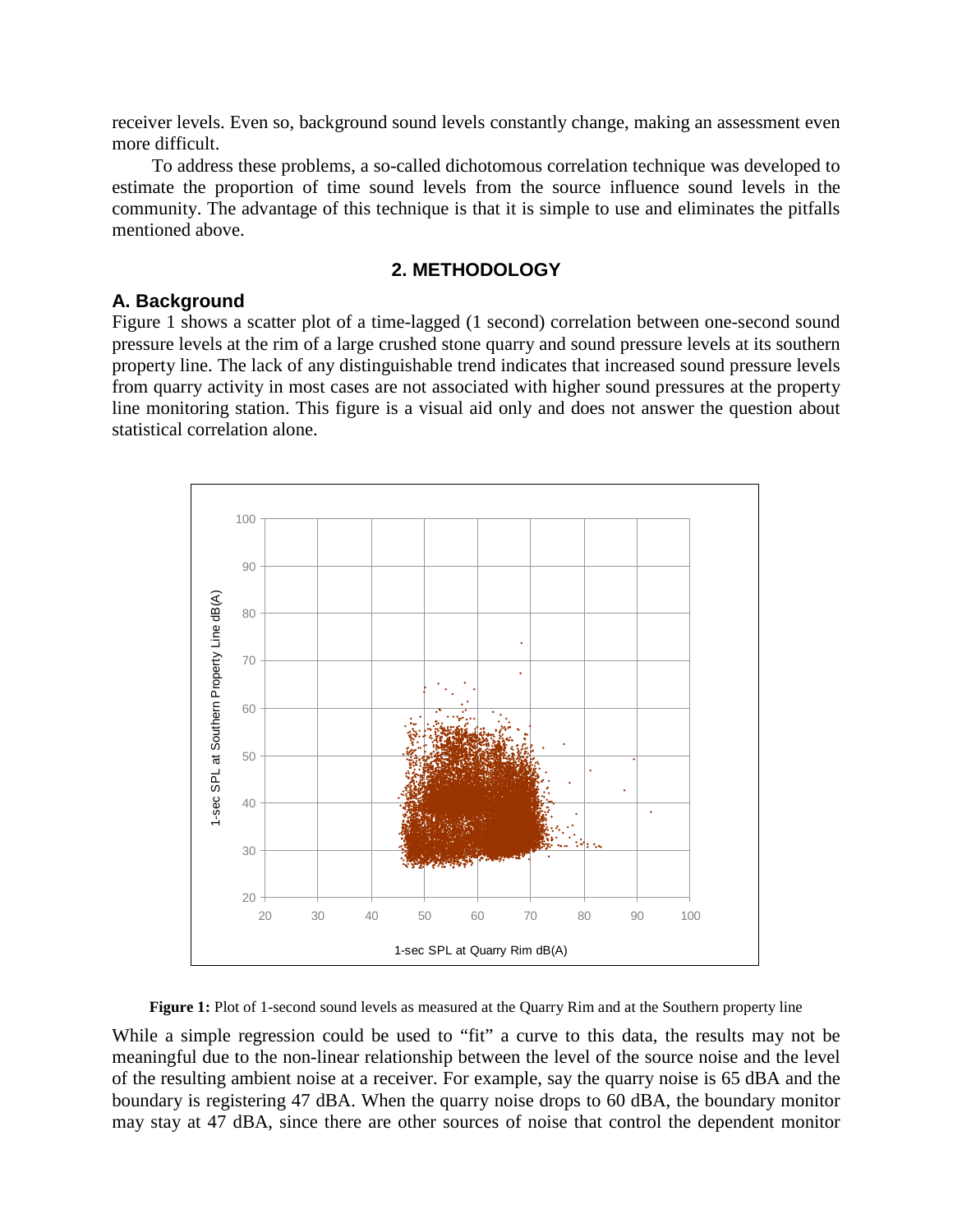(highway traffic, birds, etc). Because of this non-linear response, we developed an approach to understand correlation by evaluating the rises and falls of sound levels as they occur in both places.

# **B. Description of the method**

To conduct a dichotomous correlation, 1-second sound levels must be conducted at the source and receiver. For a source such as a mine, the monitor should be located so as to be uninfluenced by any particular source. For example, a location on the quarry rim is ideal, so that it is capturing the overall sound generated by the quarry. The receiver sound level meter should be placed in a representative location. It can be near particular noise sources, if those sources are representative. For example, if homes are located near a roadway, then it would appropriate to place the sound level meter at a location that is as near to a roadway as are the homes.

After the monitoring period, which could range from a few hours to a few days, the average sound level (Leq) is calculated during the relevant periods when the source is in operation. Then each measured value is compared with the average. When a measured value is above its average, it is assigned a unit value of "+1". When a value is below the average, it is assigned a "-1", and when the value is equal to the average, a "0" is assigned. This is done for both the source monitor and the boundary monitor(s). Multiplying the source unit value with the boundary unit value yields the correlation product.

For example, if the quarry rim has an assigned value of 1 for some time *s*, and the property boundary has a value of -1 at time *s+t*, where *t* is the time it takes for sound to travel from the source to receiver, then the resulting value is  $-1$  ( $+1$  x  $-1$  =  $-1$ ). This means that the when the quarry monitor experienced an increase in sound levels over its Leq, the boundary monitor did not register a similar spike above its average and in fact registered a value below its average (negative correlation). If they were positively correlated, the product of the two values would be +1. This method is done over all seconds from time 0 to time *t*. The values are summed and divided by the sample size. This final value indicates the correlation ratio (or percentage). An example for a 20-second period is shown in Table 1.

The resulting ratio is a good indication of the proportion of time that the source influences sound levels at the receiver. If background noise levels at both source and receiver are randomly associated, then we would calculate a zero correlation. That is, the sound levels at the receiver are independent of source levels.

## **2. DEMONSTRATION**

#### **A. Experimental setup**

To demonstrate this technique, we set up four sound level meters around a large crushed stone quarry. One sound level meter was located at the rim of the quarry. The other three were set up at the northern, southwestern, and southern property lines (Figure 2). Each meter was set to record 1-second Leq sound levels over a four hour period. A moving time average for each sound level meter was calculated to capture variations in the time for sound to travel from various parts of the quarry and slight timing errors in each sound level meter. A 3-second, 5-second, and 10second moving average was used.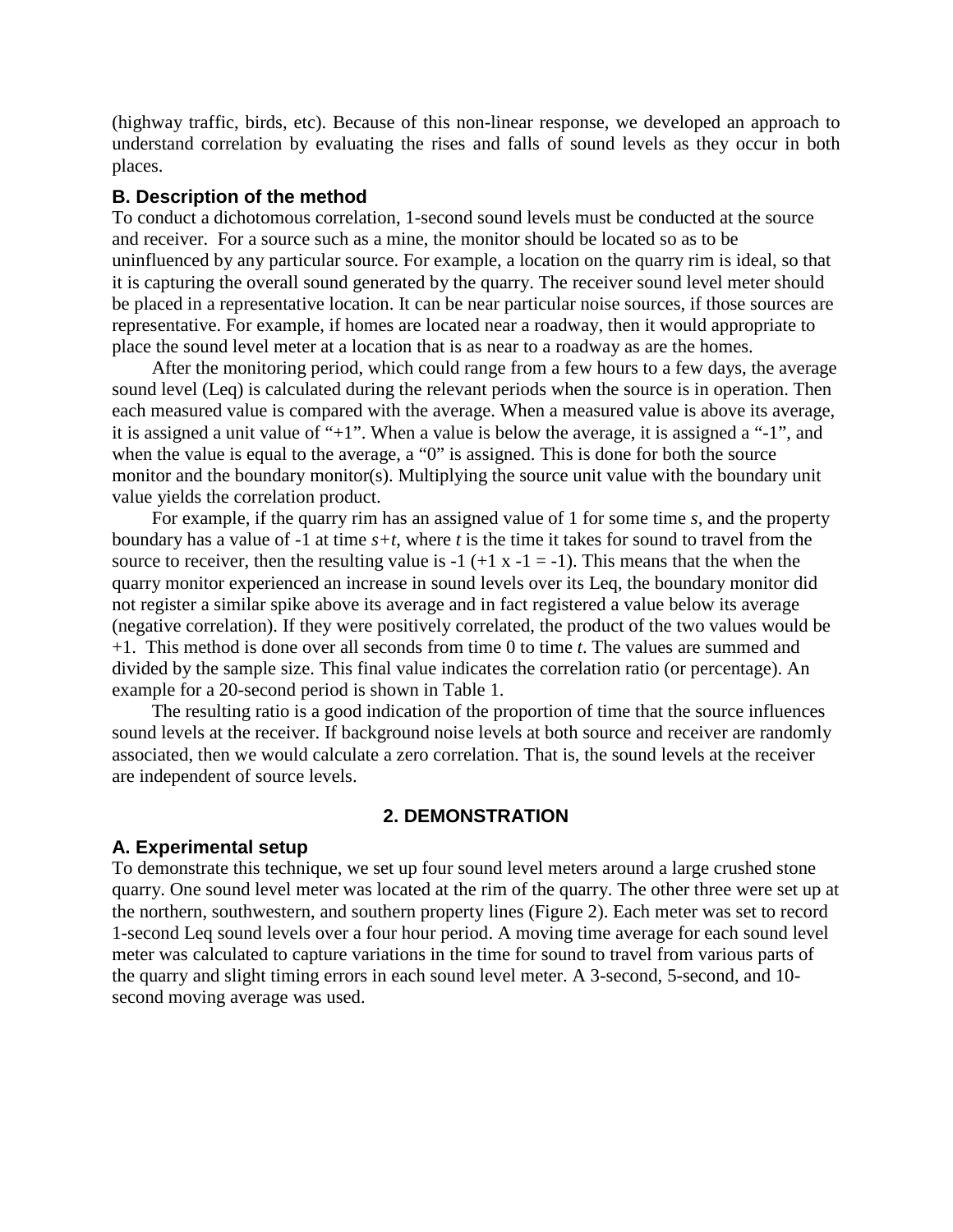|         |         |                | Property |          |             |                |
|---------|---------|----------------|----------|----------|-------------|----------------|
| Source  |         |                | Line     | Overall  |             |                |
| Monitor | Overall | Source         | Monitor  | Leq at   | Property    | Multiplied     |
| 1-sec   | Leq at  | Unit           | 1-sec    | Property | Line Unit   | Unit           |
| Leg     | Source  | Coefficient    | Leq      | Line     | Coefficient | Coefficients   |
| 71.0    | 68.1    | 1              | 46.5     | 46.2     | 1           |                |
| 70.2    | 68.1    | 1              | 48.8     | 46.2     | 1           |                |
| 70.7    | 68.1    | 1              | 43.3     | 46.2     | $-1$        | $-1$           |
| 71.3    | 68.1    | $\mathbf{1}$   | 44.8     | 46.2     | $-1$        | $-1$           |
| 72.1    | 68.1    | 1              | 48.6     | 46.2     | 1           |                |
| 69.2    | 68.1    | 1              | 48.2     | 46.2     |             |                |
| 68.3    | 68.1    | 1              | 48.5     | 46.2     |             |                |
| 68.1    | 68.1    | $\overline{0}$ | 39.3     | 46.2     | $-1$        | $\theta$       |
| 67.2    | 68.1    | $-1$           | 39.1     | 46.2     | $-1$        |                |
| 66.2    | 68.1    | $-1$           | 39.9     | 46.2     | $-1$        |                |
| 77.8    | 68.1    | 1              | 43.1     | 46.2     | $-1$        | $-1$           |
| 72.0    | 68.1    | 1              | 40.1     | 46.2     | $-1$        | $-1$           |
| 67.0    | 68.1    | $-1$           | 40.7     | 46.2     | $-1$        |                |
| 65.0    | 68.1    | $-1$           | 40.2     | 46.2     | $-1$        |                |
| 65.0    | 68.1    | $-1$           | 39.7     | 46.2     | $-1$        |                |
| 66.2    | 68.1    | $-1$           | 41.4     | 46.2     | $-1$        |                |
| 70.4    | 68.1    | 1              | 42.9     | 46.2     | $-1$        | $-1$           |
| 69.9    | 68.1    | 1              | 42.9     | 46.2     | $-1$        | $-1$           |
| 72.0    | 68.1    |                | 43.7     | 46.2     | $-1$        | $-1$           |
| 73.1    | 68.1    | 1              | 43.0     | 46.2     | $-1$        | $-1$           |
|         |         |                |          |          | sum         | $\overline{3}$ |
|         |         |                |          |          | P           | 15%            |

**Table 2:** Example of Dichotomous Correlation analysis for a 20-second sample

## **B. Results**

Results of the monitoring for the northern location are charted in Figures 3 and 4. Those graphs show a great deal of scatter and no obvious correlation. However, when the dichotomous correlation was calculated, as shown in Table 2, a 25% correlation was found. At the southwestern location a 7 to 8% correlation was found, and at the southern location, virtually no correlation was found.

The results were similar to our qualitative observations in the field. The northern monitor was located in an area near the project driveway that had much audible quarry activity, while the southwestern monitoring was only affected by crushing, and quarry activity was barely audible at the southern monitor.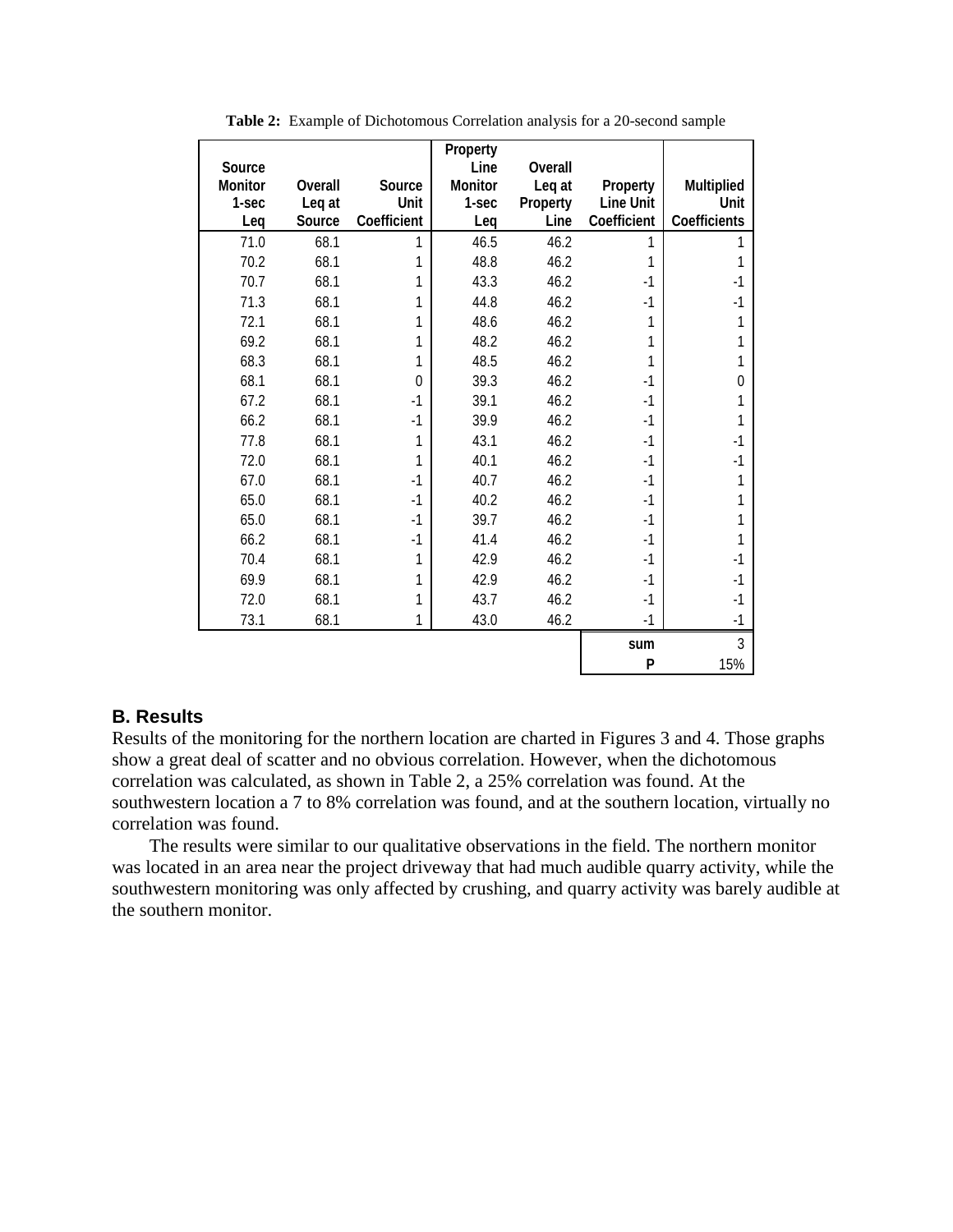

**Figure 2:** Site map showing the location of sound level monitors.



**Figure 3:** Chart of sound levels over time at the Northern monitor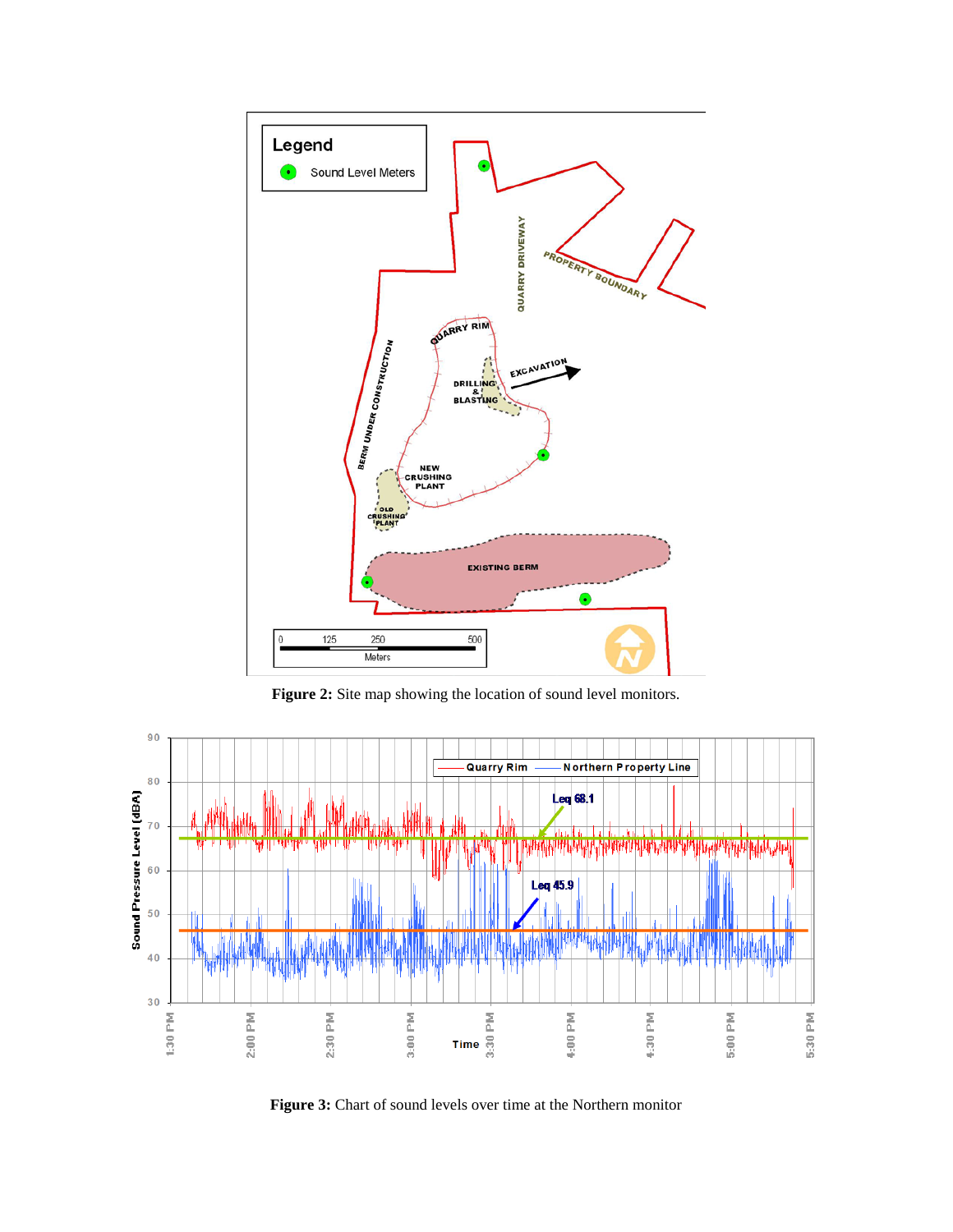

**Figure 3:** Scatterplot of 1-second sound levels at the Quarry Rim vs Northern monitor

|                           | Averaging Period |          |           |  |  |
|---------------------------|------------------|----------|-----------|--|--|
| <b>Monitoring Station</b> | 3 second         | 5 second | 10 second |  |  |
| <b>Northern</b>           | 25%              | 25%      | 24%       |  |  |
| Southwestern              | 8%               | 7%       | 8%        |  |  |
| Southern                  | 0%               | $-3%$    | $-5%$     |  |  |

**Table 2:** Results of dichotomous Correlation analysis for the monitoring stations

## **3. LIMITATIONS**

Sound pressure levels can be distributed in a variety of ways. In instances when the receiver experiences abnormal sampling period or loud exogenous events are common, period-long Leqs could be problematic for correlation detection. For example, consider a receiver's Leq is elevated due to an abnormal number of exogenous loud events (e.g. residential hammering). Any real receiver SPL increase from surface mine noise may be detected but inappropriately assigned since its Leq was not exceeded. The choice of Leq (or other statistic, L50) to apply as the threshold can have important influence on the outcome. Shorter averaging periods (one-hour) need to be used if background sound levels change significantly during the study period. Our data presented adequate diagnostics to apply this technique but consideration is always advised. Depending on the averaging period available or nature of the underlying distribution, the longterm Leq may present a barrier to detecting important correlation events. If this is the case, other sampling-period statistics can be more appropriate.